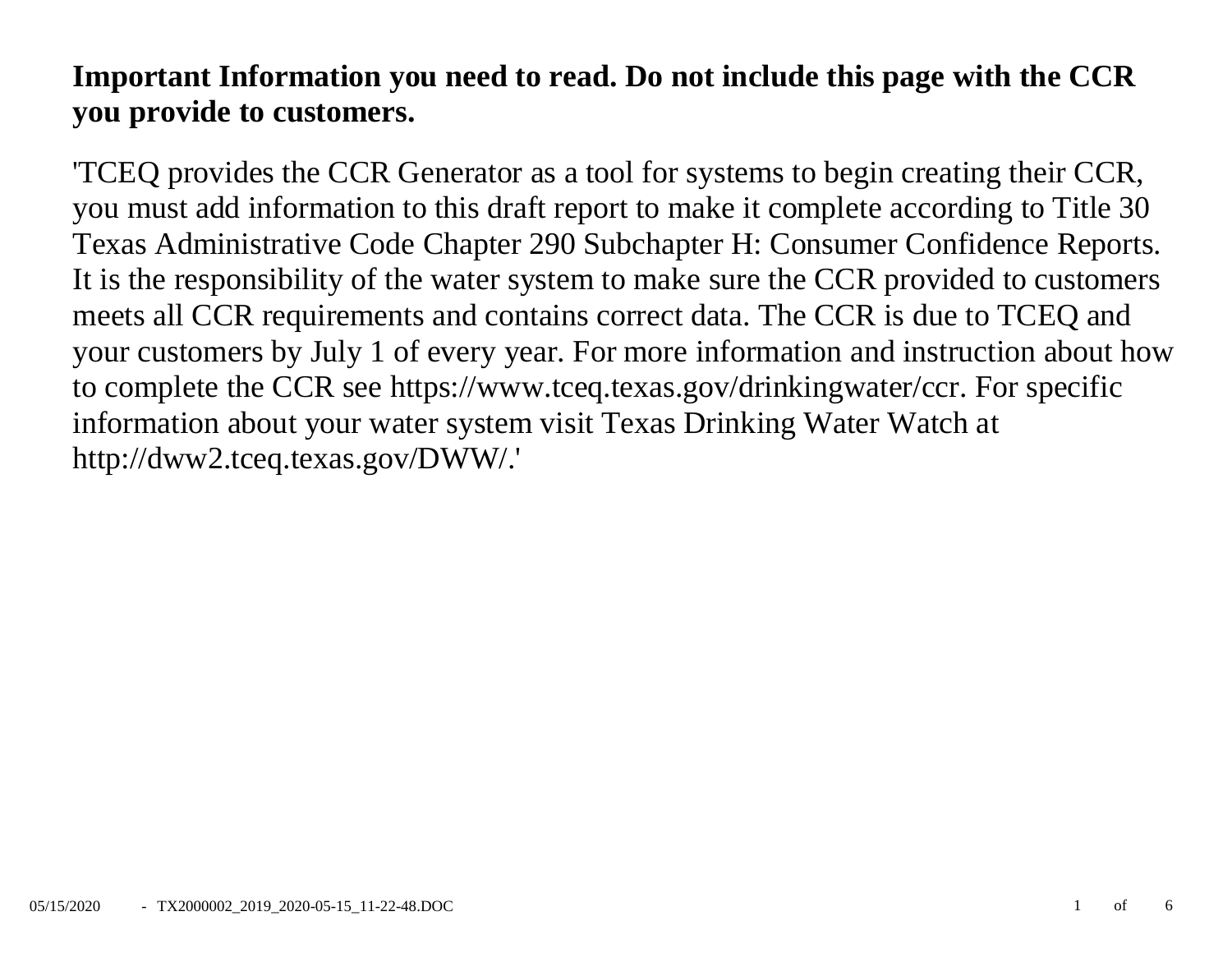# **2019 Consumer Confidence Report for Public Water System CITY OF MILES**

This is your water quality report for January 1 to December 31, 2019 For more information regarding this report contact:

CITY OF MILES provides surface water and ground water from **City of San Angelo and Kikapoo Aquifer** located in **Tom Green County, Texas**

Name Jason King

Phone 325-468-3151

Este reporte incluye información importante sobre el agua para tomar. Para asistencia en español, favor de llamar al telefono (325)468 -3151.

#### **Definitions and Abbreviations**

| Definitions and Abbreviations                      | The following tables contain scientific terms and measures, some of which may require explanation.                                                                                                                                                                      |
|----------------------------------------------------|-------------------------------------------------------------------------------------------------------------------------------------------------------------------------------------------------------------------------------------------------------------------------|
| Action Level:                                      | The concentration of a contaminant which, if exceeded, triggers treatment or other requirements which a water system must follow.                                                                                                                                       |
| Action Level Goal (ALG):                           | The level of a contaminant in drinking water below which there is no known or expected risk to health. ALGs allow for a margin of safety.                                                                                                                               |
| Avg:                                               | Regulatory compliance with some MCLs are based on running annual average of monthly samples.                                                                                                                                                                            |
| Level 1 Assessment:                                | A Level 1 assessment is a study of the water system to identify potential problems and determine (if possible) why total coliform bacteria have been found in our water<br>system.                                                                                      |
| Level 2 Assessment:                                | A Level 2 assessment is a very detailed study of the water system to identify potential problems and determine (if possible) why an E. coli MCL violation has occurred<br>and/or why total coliform bacteria have been found in our water system on multiple occasions. |
| Maximum Contaminant Level or MCL:                  | The highest level of a contaminant that is allowed in drinking water. MCLs are set as close to the MCLGs as feasible using the best available treatment technology.                                                                                                     |
| Maximum Contaminant Level Goal or MCLG:            | The level of a contaminant in drinking water below which there is no known or expected risk to health. MCLGs allow for a margin of safety.                                                                                                                              |
| Maximum residual disinfectant level or MRDL:       | The highest level of a disinfectant allowed in drinking water. There is convincing evidence that addition of a disinfectant is necessary for control of microbial<br>contaminants.                                                                                      |
| Maximum residual disinfectant level goal or MRDLG: | The level of a drinking water disinfectant below which there is no known or expected risk to health. MRDLGs do not reflect the benefits of the use of disinfectants to<br>control microbial contaminants.                                                               |
| <b>MFL</b>                                         | million fibers per liter (a measure of asbestos)                                                                                                                                                                                                                        |
| mrem:                                              | millirems per year (a measure of radiation absorbed by the body)                                                                                                                                                                                                        |
| na:                                                | not applicable.                                                                                                                                                                                                                                                         |
| <b>NTU</b>                                         | nephelometric turbidity units (a measure of turbidity)                                                                                                                                                                                                                  |
| pCi/L                                              | picocuries per liter (a measure of radioactivity)                                                                                                                                                                                                                       |
| <b>Definitions and Abbreviations</b>               |                                                                                                                                                                                                                                                                         |
| ppb:                                               | micrograms per liter or parts per billion - or one ounce in 7,350,000 gallons of water.                                                                                                                                                                                 |
| ppm:                                               | milligrams per liter or parts per million - or one ounce in 7,350 gallons of water.                                                                                                                                                                                     |
| ppq                                                | parts per quadrillion, or picograms per liter (pg/L)                                                                                                                                                                                                                    |
| ppt                                                | parts per trillion, or nanograms per liter (ng/L)                                                                                                                                                                                                                       |
| Treatment Technique or TT:                         | A required process intended to reduce the level of a contaminant in drinking water.                                                                                                                                                                                     |
|                                                    |                                                                                                                                                                                                                                                                         |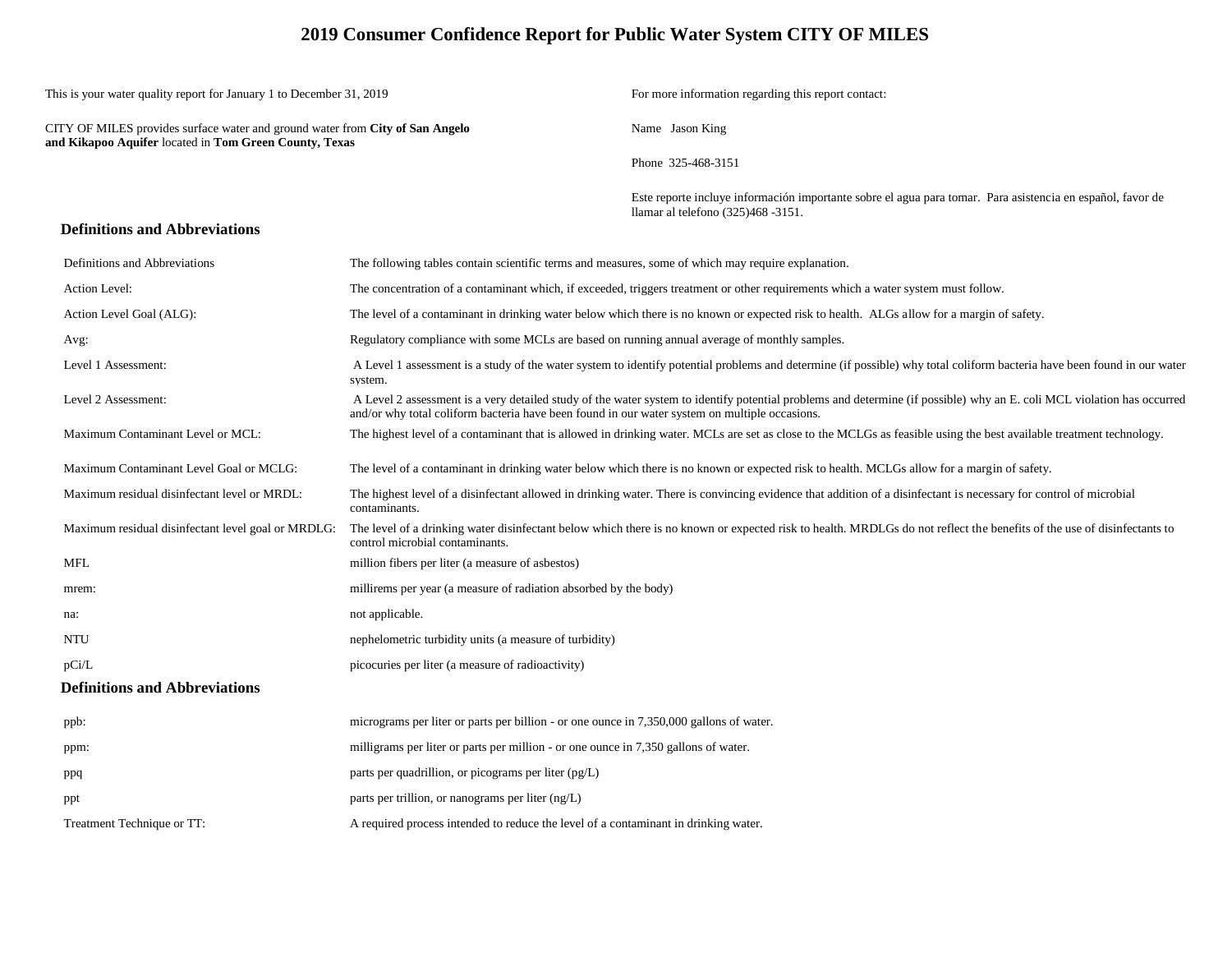## **Information about your Drinking Water**

The sources of drinking water (both tap water and bottled water) include rivers, lakes, streams, ponds, reservoirs, springs, and wells. As water travels over the surface of the land or through the ground, it dissolves naturally-occurring minerals and, in some cases, radioactive material, and can pick up substances resulting from the presence of animals or from human activity.

Drinking water, including bottled water, may reasonably be expected to contain at least small amounts of some contaminants. The presence of contaminants does not necessarily indicate that water poses a health risk. More information about contaminants and potential health effects can be obtained by calling the EPAs Safe Drinking Water Hotline at (800) 426-4791.

Contaminants that may be present in source water include:

- Microbial contaminants, such as viruses and bacteria, which may come from sewage treatment plants, septic systems, agricultural livestock operations, and wildlife.

- Inorganic contaminants, such as salts and metals, which can be naturally-occurring or result from urban storm water runoff, industrial or domestic wastewater discharges, oil and gas production, mining, or farming.

- Pesticides and herbicides, which may come from a variety of sources such as agriculture, urban storm water runoff, and residential uses.

- Organic chemical contaminants, including synthetic and volatile organic chemicals, which are by-products of industrial processes and petroleum production, and can also come from gas stations, urban storm water runoff, and septic systems.

- Radioactive contaminants, which can be naturally-occurring or be the result of oil and gas production and mining activities.

In order to ensure that tap water is safe to drink, EPA prescribes regulations which limit the amount of certain contaminants in water provided by public water systems. FDA regulations establish limits for contaminants in bottled water which must provide the same protection for public health.

Contaminants may be found in drinking water that may cause taste, color, or odor problems. These types of problems are not necessarily causes for health concerns. For more information on taste, odor, or color of drinking water, please contact the system's business office.

You may be more vulnerable than the general population to certain microbial contaminants, such as Cryptosporidium, in drinking water. Infants, some elderly, or immunocompromised persons such as those undergoing chemotherapy for cancer; persons who have undergone organ transplants; those who are undergoing treatment with steroids; and people with HIV/AIDS or other immune system disorders, can be particularly at risk from infections. You should seek advice about drinking water from your physician or health care providers. Additional guidelines on appropriate means to lessen the risk of infection by Cryptosporidium are available from the Safe Drinking Water Hotline (800-426-4791). If present, elevated levels of lead can cause serious health problems, especially for pregnant women and young children. Lead in drinking water is primarily from materials and components associated with service lines and home plumbing. We are responsible for providing high quality drinking water, but we cannot control the variety of materials used in plumbing components. When your water has been sitting for several hours, you can minimize the potential for lead exposure by flushing your tap for 30 seconds to 2 minutes before using water for drinking or cooking. If you are concerned about lead in your water, you may wish to have your water tested. Information on lead in drinking water, testing methods, and steps you can take to minimize exposure is available from the Safe Drinking Water Hotline or at http://www.epa.gov/safewater/lead.

#### **Information about Source Water**

CITY OF MILES purchases water from CITY OF SAN ANGELO. CITY OF SAN ANGELO provides purchase surface water from **City of San Angelo and Kikapoo Aquifer** located in **Tom Green County, Texas**. 'TCEQ completed an assessment of your source water, and results indicate that some of our sources are susceptible to certain contaminants. The sampling requirements for your water system are based on this susceptibility and previous sample data. Any detection of these contaminants will be found in this Consumer Confidence Report. For more information on source water assessments and protection efforts at our system contact Jason King, 325-**468-3151.**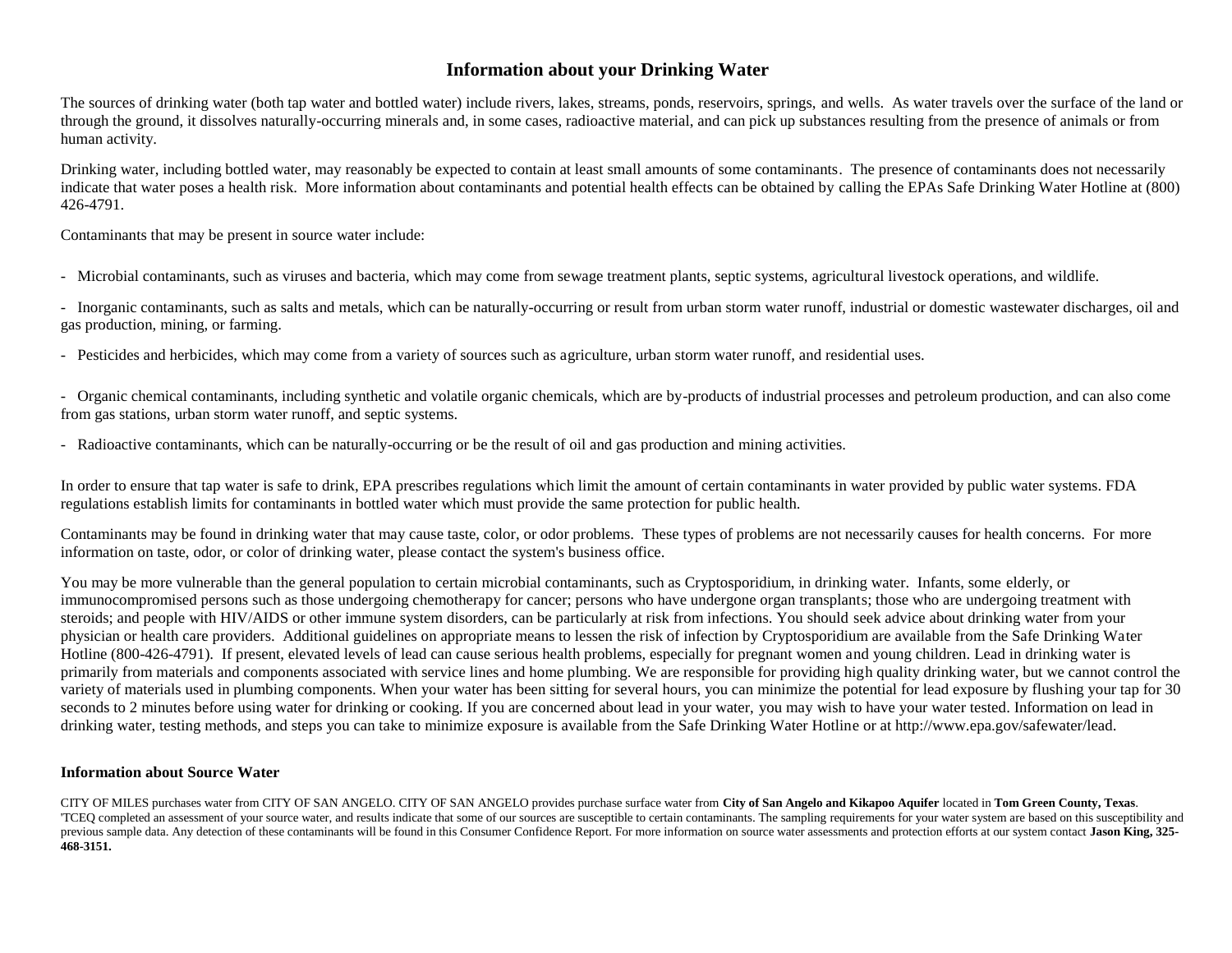| Lead and Copper | <b>Date Sampled</b> | <b>MCLG</b> | <b>Action Level (AL)</b> | 90th Percentile | # Sites Over AL | <b>Units</b> | Violation | <b>Likely Source of Contamination</b>                                                                         |
|-----------------|---------------------|-------------|--------------------------|-----------------|-----------------|--------------|-----------|---------------------------------------------------------------------------------------------------------------|
| Copper          | 08/18/2017          |             |                          | 0.088           |                 | ppm          |           | Erosion of natural deposits; Leaching from wood<br>preservatives; Corrosion of household plumbing<br>systems. |

# **2019 Water Quality Test Results**

| <b>Disinfection By-Products</b> | <b>Collection Date</b> | <b>Highest Level</b><br><b>Detected</b> | <b>Range of Individual</b><br><b>Samples</b> | <b>MCLG</b> | MCL | <b>Units</b> | Violation | <b>Likely Source of Contamination</b> |
|---------------------------------|------------------------|-----------------------------------------|----------------------------------------------|-------------|-----|--------------|-----------|---------------------------------------|
|                                 |                        |                                         |                                              |             |     |              |           |                                       |

| Haloacetic Acids (HAA5) | 2019 | $-35.7$ | $\mathbf{r}$<br>No goal for the | ppb | $\sim$ $\sim$<br>.<br>By-product of drinking water disinfection. |
|-------------------------|------|---------|---------------------------------|-----|------------------------------------------------------------------|
|                         |      |         | total                           |     |                                                                  |

<sup>1\*</sup> The value in the Highest Level or Average Detected column is the highest average of all HAA5 sample results collected at a location over a year'

| <b>Total Trihalomethanes</b> | 2019 | vu | 107<br>272<br>$\prime$ . I<br><u>.</u><br>$\overline{\phantom{0}}$ | .<br>rtor the<br>No goal | 80 | nnr | $\cdots$<br>.<br>By-product of drinking water disinfection. |
|------------------------------|------|----|--------------------------------------------------------------------|--------------------------|----|-----|-------------------------------------------------------------|
| (TTHM)                       |      |    |                                                                    | total                    |    |     |                                                             |

<sup>1</sup> The value in the Highest Level or Average Detected column is the highest average of all TTHM sample results collected at a location over a year'

| <b>Inorganic Contaminants</b>                                                                                                            | <b>Collection Date</b> | <b>Highest Level</b><br><b>Detected</b> | <b>Range of Individual</b><br><b>Samples</b> | <b>MCLG</b>   | <b>MCL</b>     | <b>Units</b> | <b>Violation</b> | <b>Likely Source of Contamination</b>                                                                                                                                                                                          |
|------------------------------------------------------------------------------------------------------------------------------------------|------------------------|-----------------------------------------|----------------------------------------------|---------------|----------------|--------------|------------------|--------------------------------------------------------------------------------------------------------------------------------------------------------------------------------------------------------------------------------|
| Arsenic                                                                                                                                  | 02/22/2018             | 2.3                                     | $2.3 - 2.3$                                  |               | 10             | ppb          | N                | Erosion of natural deposits; Runoff from orchards;<br>Runoff from glass and electronics production wastes.                                                                                                                     |
| <b>Barium</b>                                                                                                                            | 02/22/2018             | 0.13                                    | $0.13 - 0.13$                                | $\mathcal{D}$ | $\mathfrak{D}$ | ppm          | N                | Discharge of drilling wastes; Discharge from metal<br>refineries; Erosion of natural deposits.                                                                                                                                 |
| Cyanide                                                                                                                                  | 03/01/2017             | 94.9                                    | $94.9 - 94.9$                                | 200           | 200            | ppb          | N                | Discharge from plastic and fertilizer factories;<br>Discharge from steel/metal factories.                                                                                                                                      |
| <b>Fluoride</b>                                                                                                                          | 07/18/2018             | 0.714                                   | $0.714 - 0.714$                              |               | 4.0            | ppm          | N                | Erosion of natural deposits; Water additive which<br>promotes strong teeth; Discharge from fertilizer and<br>aluminum factories.                                                                                               |
| Nitrate [measured as<br>Nitrogen]                                                                                                        | 2019                   | 8                                       | $6.45 - 8.44$                                | 10            | 10             | ppm          | N                | Runoff from fertilizer use; Leaching from septic<br>tanks, sewage; Erosion of natural deposits.                                                                                                                                |
| time because of rainfall or agricultural activity. If you are caring for an infant you should ask advice from your health care provider. |                        |                                         |                                              |               |                |              |                  | Nitrate in drinking water at levels above 10 ppm is a health risk for infants of less than six months of age. High nitrate levels in drinking water can cause blue baby syndrome. Nitrate levels may rise quickly for short pe |
| <b>Selenium</b>                                                                                                                          | 02/22/2018             | 6.1                                     | $6.1 - 6.1$                                  | 50            | 50             | ppb          | N                | Discharge from petroleum and metal refineries;<br>Erosion of natural deposits; Discharge from mines.                                                                                                                           |